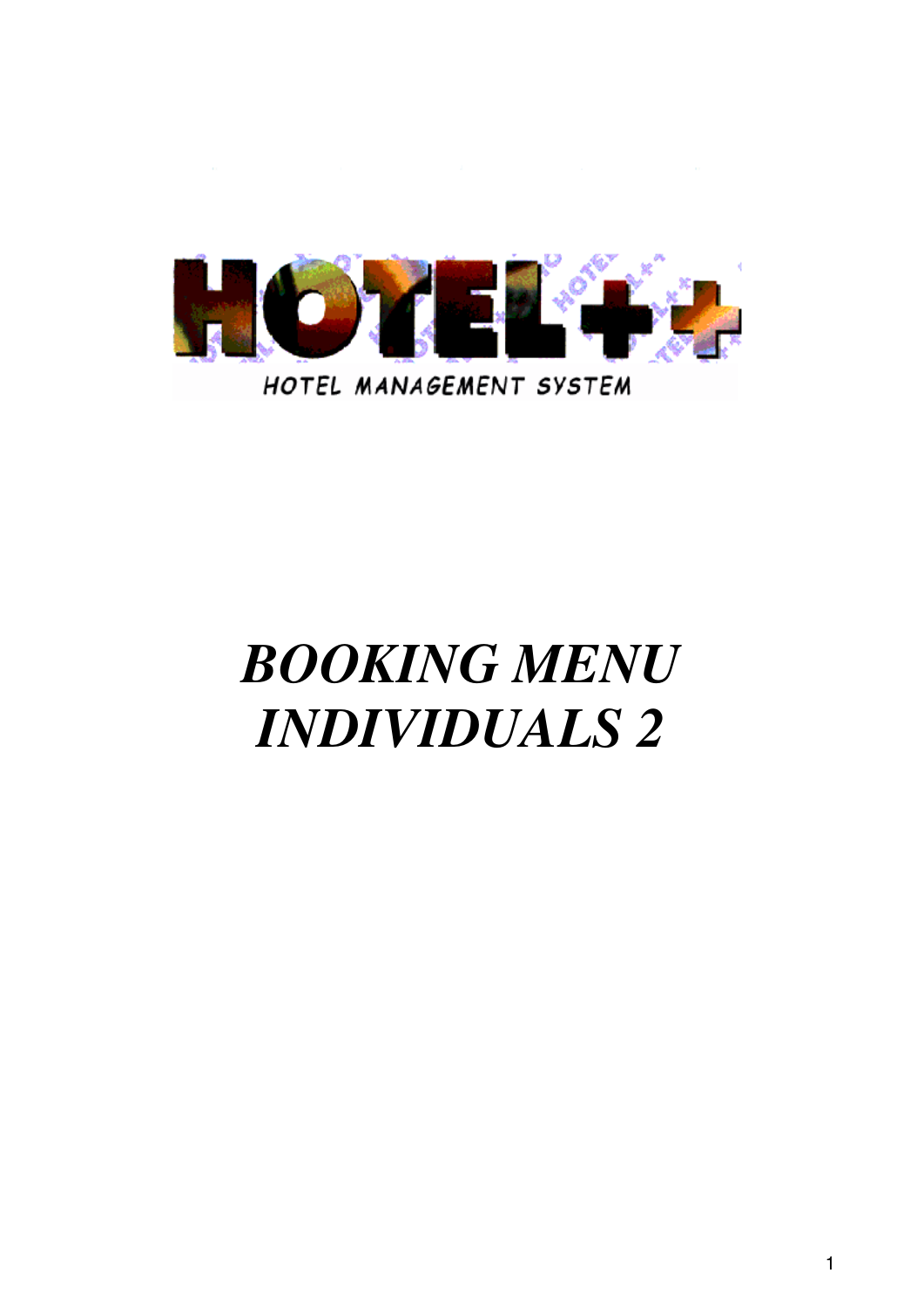# MENU SUMMARY FOR BOOKING INDIVIDUALS

| 18.3 Applying prearranged discount agreements (optional function activated by GP Dati personnel) 10 |  |
|-----------------------------------------------------------------------------------------------------|--|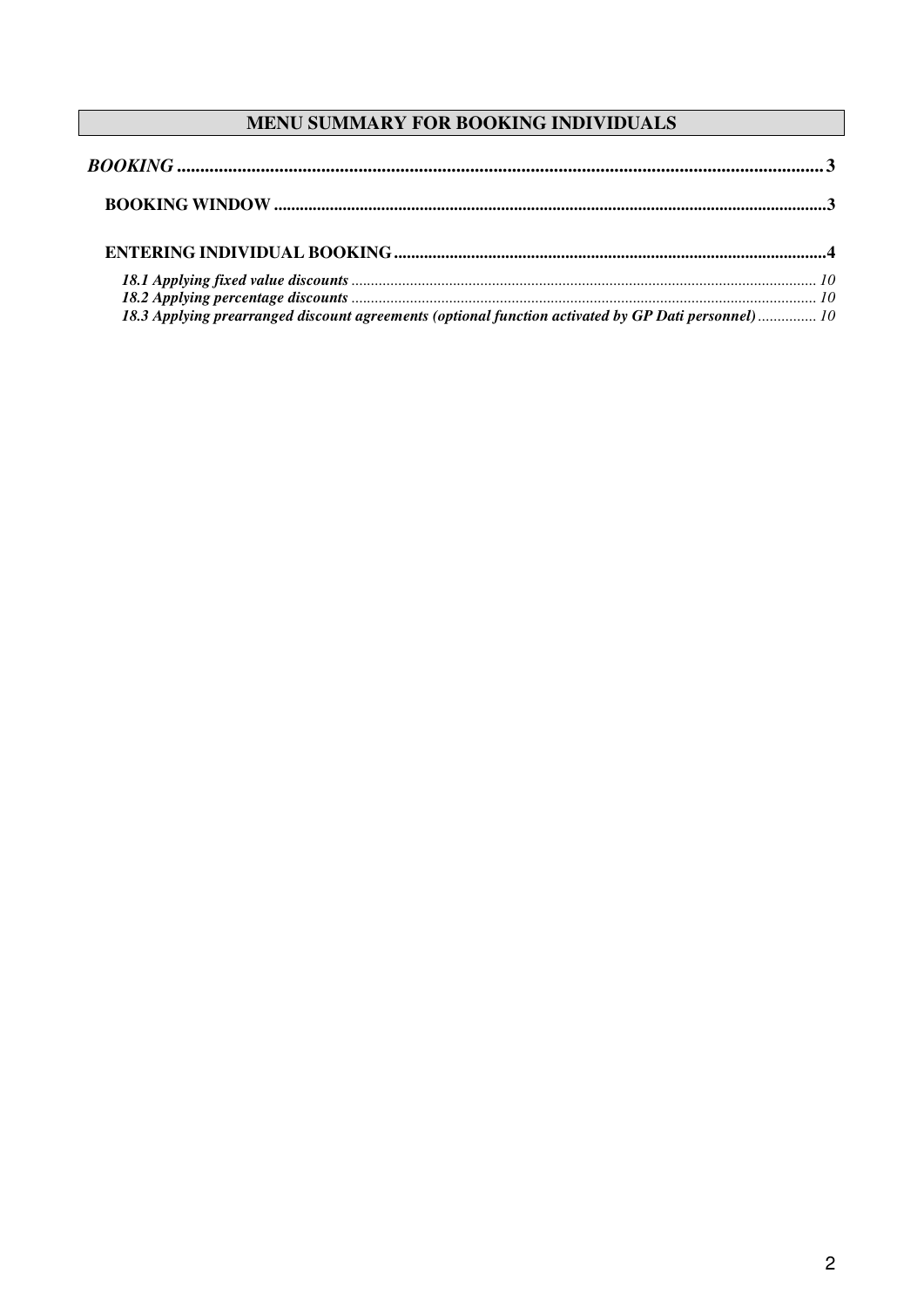# *BOOKING*

## *BOOKING WINDOW*

The *Booking* window is composed of a number of files and sub-files that together make up the guest folder. Information entered during booking can be updated and will remain in the system memory even after check-in. Immediately beneath the upper toolbar is a general summary of existing folders in the database. In the lower part of the window, you can display and enter other information details.

| Window lists information available - select<br>using the arrows on the left.                                                                                                                                                                                                                                                                                                                       | Folder status<br>(abbreviation)<br>Use arrows to scan<br>down information list.                                                                                                               |
|----------------------------------------------------------------------------------------------------------------------------------------------------------------------------------------------------------------------------------------------------------------------------------------------------------------------------------------------------------------------------------------------------|-----------------------------------------------------------------------------------------------------------------------------------------------------------------------------------------------|
| Window in which details of a<br>selected booking can be read<br>and entered.                                                                                                                                                                                                                                                                                                                       | <b>Booking Number</b><br>Type of Room                                                                                                                                                         |
| <b>ES FRON</b><br>Position the cursor and click to highlight a line<br><u>Availab</u><br>and select a booking.<br>(SAVE)<br>li O<br>V16<br>re                                                                                                                                                                                                                                                      | $ \frac{1}{4}$ $\times$<br>HOTEL++<br>Dati (GP)<br>Group/Meeting<br>Exit<br><b>VDA</b><br>Pay<br>Window<br>Lists<br>壘<br>ξĶ<br>24 February                                                    |
| <b>Booking</b><br>$\blacksquare$ Group<br>$\Box$ Guest<br>Firm<br>$\frac{1}{2}$<br><b>OWEN MICHAEL</b><br>$\overline{\phantom{a}}$<br>≖                                                                                                                                                                                                                                                            | Depart Qual Typ   Room Pty   PI<br><b>MArrival</b><br>Statu<br>no.<br>土<br>$2$ BCB<br>24/02/04 25/02/04 1<br><b>JSU</b><br>102<br>$\overline{2}$<br>lGA<br><b>UDUCHER</b><br>и<br><b>PASS</b> |
| Bookina<br>Conditions<br>History<br>24/02/2004 Tu<br>Arrival<br>Struct.<br>Hotel<br>$\overline{\phantom{a}}$<br>Tour Operator<br>Nights<br>Market<br>Channel Tour Operator<br>Departure 25/02/2004 We<br>Front - Office<br>Origin<br>All. $\Box$<br>$\vert$ 1<br><b>Quantity</b><br>Product<br><b>JSU</b><br>JSU<br>R. Type<br>Option<br>102<br>Number<br><b>B</b><br>2<br>Compl. $\Box$<br>Guests | Operative<br>4<br><b>Firm</b><br>$\overline{\mathbf{x}}$<br><b>INTEROPA HOLIDAYS</b><br>Agency<br>Wholesaler<br>ā<br>Group<br>Booking<br>in ind                                               |
| <b>INT</b><br>Hotel Plan BCB<br>Contract<br>350,00 Discount<br>$\boldsymbol{\mathcal{U}}$<br>Price<br><b>OWEN MICHAEL</b><br>Guest<br>Voucher<br><b>Number</b><br>$\overline{2}$                                                                                                                                                                                                                   | Check-in<br>圖<br>$\blacksquare$<br><b>Status Garantita</b><br>Off WL Gua                                                                                                                      |
| FRM-40400: Transaction complete: 3 records applied and saved.<br>Record: 1/1                                                                                                                                                                                                                                                                                                                       | Folder status (in detail).                                                                                                                                                                    |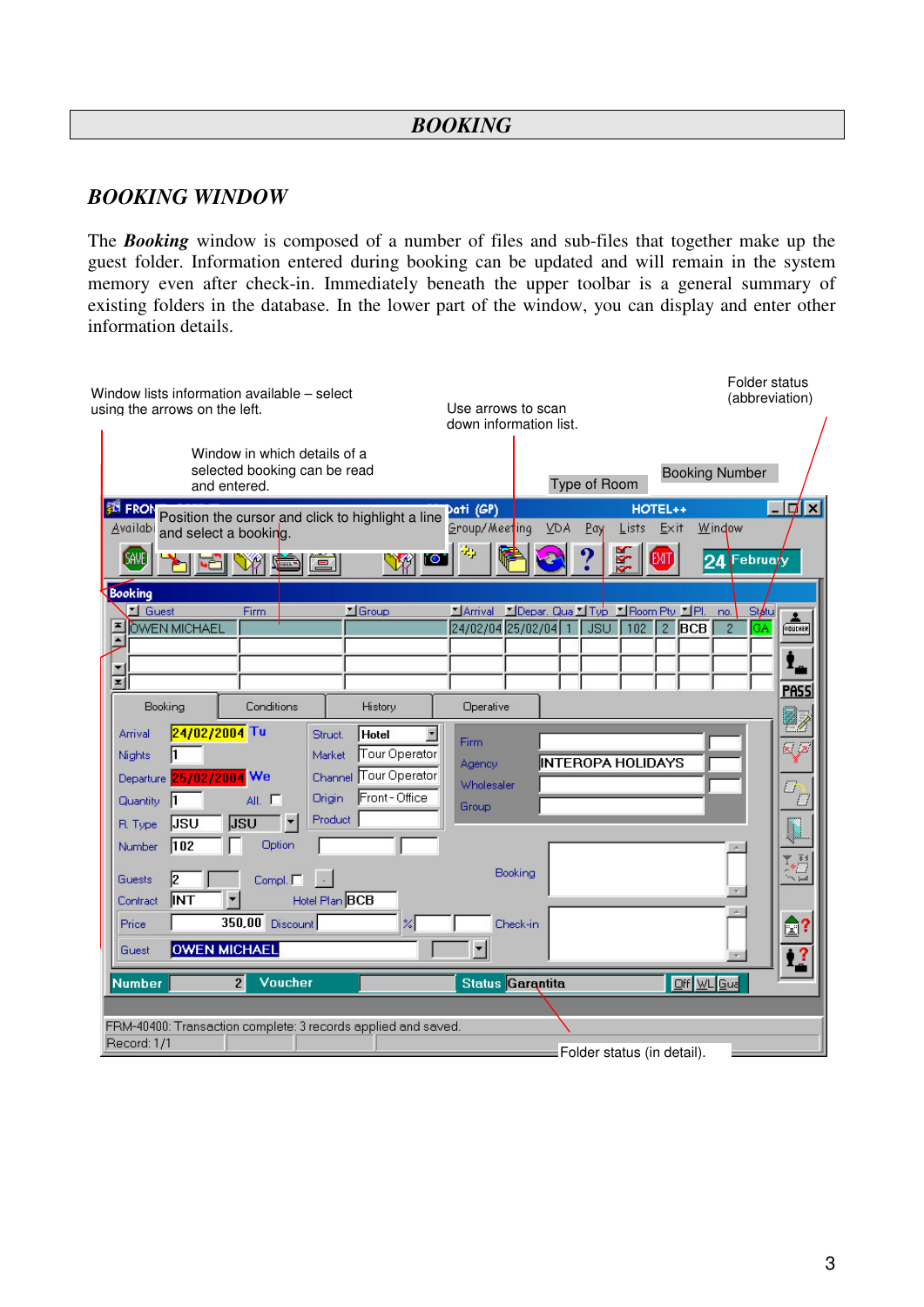# *ENTERING INDIVIDUAL BOOKING*

1. From the opening screen, enter *Front Office.* Here, select the *Bookings* menu and within it, the *Booking* function.

2. Once the *Booking* window is open, click to make a new booking.

#### **Attention: The system will not permit a booking to be saved unless the following fields are complete:**

| $\checkmark$ Arrival Date               | $\checkmark$ Number of guests |
|-----------------------------------------|-------------------------------|
| $\checkmark$ Nights (or Departure Date) | $\sqrt{Price}$                |
| $\checkmark$ Number of rooms            | $\checkmark$ Guest Name       |
| $\checkmark$ Type of room               | $\checkmark$ Hotel Plan       |

3. Position the cursor on the *Agency* field to enter the name of the agency making a booking. Similarly, you can click on the *Representative*<sup>1</sup> or *Firm* field<sup>2</sup> to enter their respective names.

**Attention: The system does not allow you to enter the name of an agency, firm or representative, unless the database already contains their personal data. If typing an agency/firm name results in the error message (lower left part of the screen), use F9 to access**

**the Client Index and enter necessary personal data.**

4. Double-click the *Structure*  $\frac{3\text{trutura}}{1000}$  box to select among diverse accommodation options 3 .

5. Double-click the *Market* Mercato Gruppi di serie box to indicate the category of the guest making the booking. For example: individual, guest, congress, etc. It is possible to set a system default so that the computer will automatically assign the most common market.

6. Double-click the *Channel* Canale **Private** box to indicate the channel through which the guest arrived. For example: Italian agency, External agency, etc. It is possible to set a system default so that the computer will automatically assign the most common channel.

7. Double-click the *Origin* box to indicate how the guest requested the booking (i.e. telephone, fax, internet, etc). It is possible to set a system default so that the computer will automatically assign the most common origin.

<sup>&</sup>lt;sup>1</sup> To scan through the fields use  $\perp$  (ENTER) or TAB. To return to the preceeding field use SHIFT and TAB keys simultaneously.

 $2$  See Note 7.

<sup>3</sup> This allows you to manage *multiple structures* cases, ie. two hotels, or a hotel and a residence.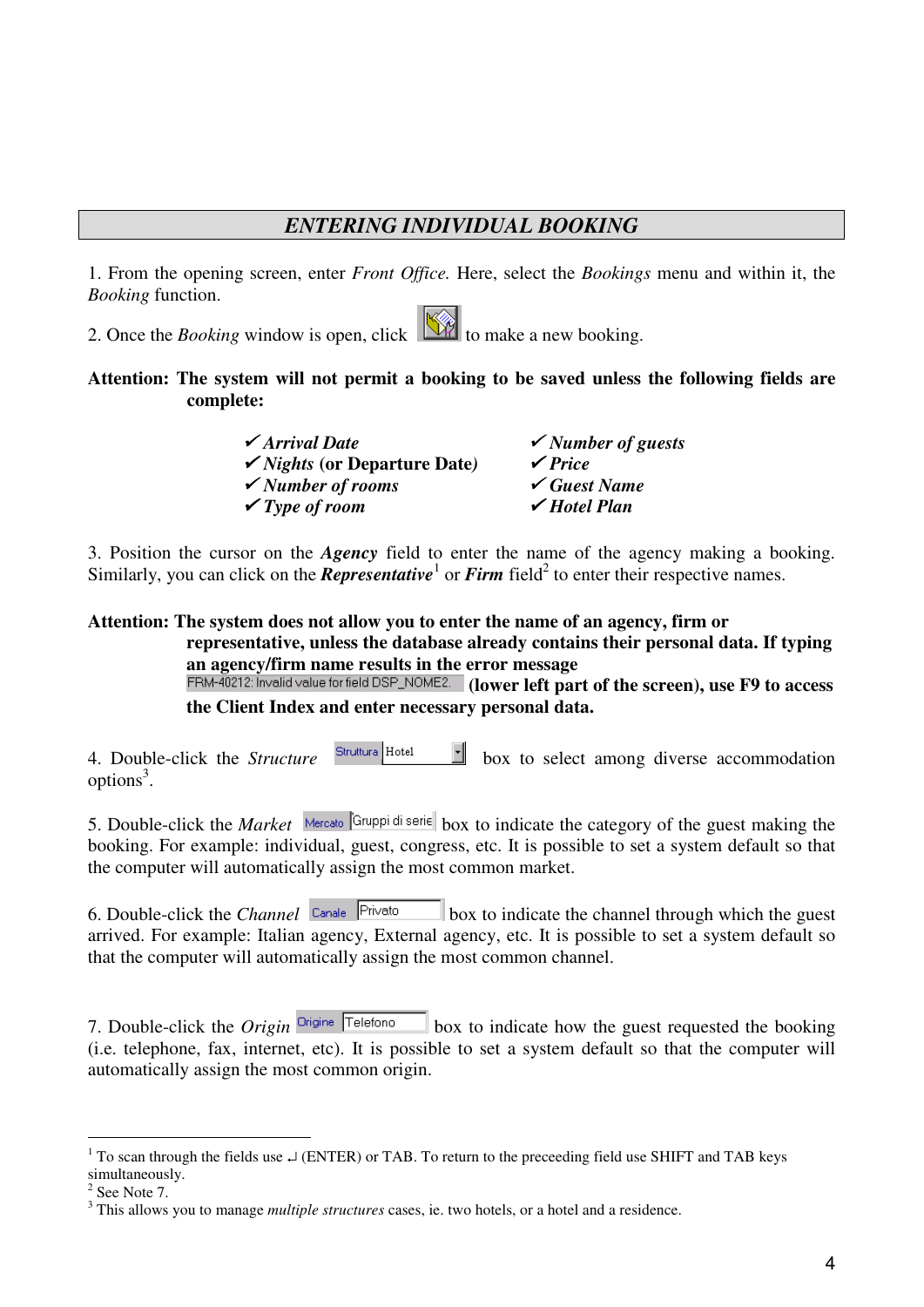8. Double-click the *Product*  $\frac{\text{Product}}{\text{Product}}$  box to indicate guest is purchasing a particular product (i.e. a New Year's Eve or special weekend package).

 $\overline{\text{erie}}$ 

| Attention: Information entered in these fields is Struttura Hotel |        |                     |
|-------------------------------------------------------------------|--------|---------------------|
| useful for advertising<br>and<br>important and<br>eIv             |        | Mercato Gruppi di s |
| <b>B</b><br>ional purposes                                        | Canale | <b>Privato</b>      |
|                                                                   |        | Origine Telefono    |
|                                                                   |        | Prodotto Vecchia V  |

9. Enter arrival date as DD/MM/YY, using pairs of digits separated by slashes (i.e., the  $10^{th}$  of April 2005 would be entered as 10/04/05). If you press the ENTER key without entering any date, the computer will automatically insert today's date, the day of the week, and will indicate a one-night stay, designating tomorrow as the departure date.

10. Enter the number of nights stay and the computer automatically enters the departure date. Or enter a departure date and the computer will calculate the number of nights.

11. Enter the number of rooms the guest wishes to book.

**N.B**. When the **same guest** is booking two or more rooms of the **same type 4 ,** the booking can be treated as a single file to speed up the booking procedure. Later, when arriving guests are assigned specific room numbers, click on *Expanded Booking* to enter individual names in appropriate rooms. At that time, the rooms can remain under one file or they can be separately assigned and billed individually<sup>5</sup>.

**N.B.** If after making and saving a booking, you need to increase the number of rooms

desired, copy the booking information by clicking *Copy Booking* . In this case, as in above, rooms can remain under a single guest account or at a later time, be separated into individual files.

12. Enter the type of room being booked.

N.B. To see the list of room types available, press  $F9^6$ .

**Allotment** When you enter a room type being booked, the program will automatically insert a flag in the allotment<sup>7</sup> box, indicating your selection has been confirmed 8  $\Box$  If not enough rooms remain in allotment for the selected arrival date, attempting to save the information will result in the following message:

4 For multiple booking, see also *Group/Meeting*.

<sup>4</sup> When booking multiple rooms in the same file, you can enter and scan availability of only one room type. The *expand*

*booking*  $\mathbb{R}^n$  key will allow you to enter a different type room for each room booked.

<sup>&</sup>lt;sup>4</sup> If you encounter a window that presents a **restriction** to making a particular booking, you must enter your user code to continue. (See also *History*).

<sup>4</sup> For allotment See *Agency/Firm Index.*

<sup>&</sup>lt;sup>4</sup> If the confirmation flag does not appear, you may be trying to book a room type prohibited by a pre-existing contract between the hotel and an agency or firm. For allotment See *Agency/Firm Index.*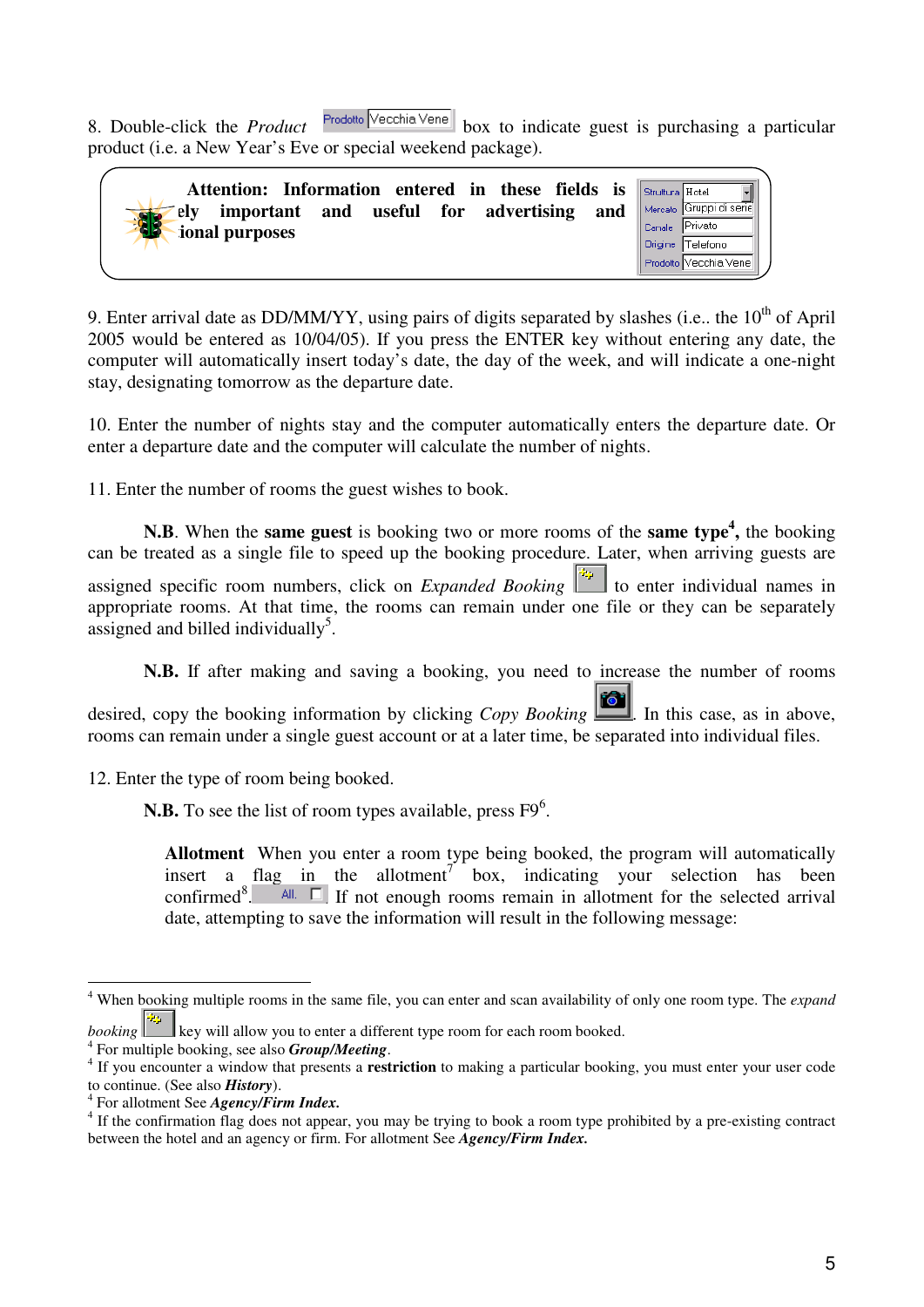

**Overbooking** If you enter a type of room that is not available on the requested date, the program automatically signals an overbooking situation:

| Richiesta Codice Operatore per OVERBOOKING<br>Sei in <i>OVERBOOKING</i> , per<br>continuare dare conferma<br>digitando il codice operatore. |
|---------------------------------------------------------------------------------------------------------------------------------------------|
| Codice<br>Nome<br>Sigla<br>Conferma<br>Annulla                                                                                              |

13. If available, enter the guest's assigned room number. (Not obligatory at this phase of booking).

**N.B.** To display available rooms of the type you'd like to book, press F9. Or you can double-click the empty room number box to display all available rooms in the hotel.

If the room number assigned to a guest is not the same type room booked,  $9$  the program automatically updates the information entered under room type.



14. The system is programmed to automatically insert the number of guests. These figures, based on the type of room selected, were pre-designated when the software was installed to simplify booking. Entering any number here will override the system default.

**N.B.** When you'd like to specify particular conditions of sale as it concerns guest number, double-click on the empty Pax No.

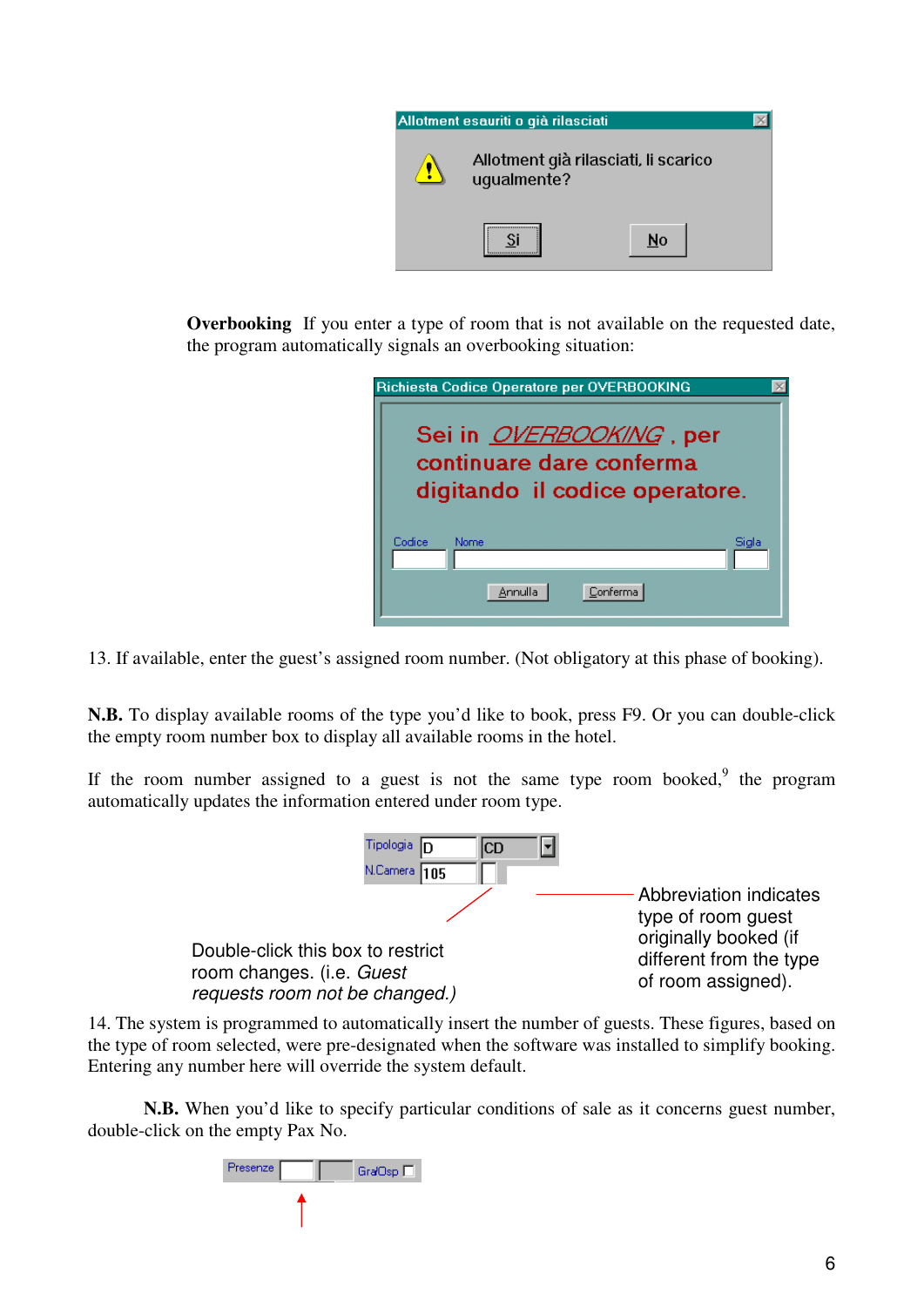

15. If you do not enter a contract code into the file the program will enter a default code. Whenever you enter the name of an agency making a booking, their particular contract code appears. To change the contract code entered by the computer, press F9 to access the list of applicable contracts, and then double-click on the selected contract box.

<sup>&</sup>lt;sup>9</sup> The type room booked determines which price is entered in the file; the type room assigned does not affect price.

<sup>10</sup> For guest contracts See *Rates Archive*.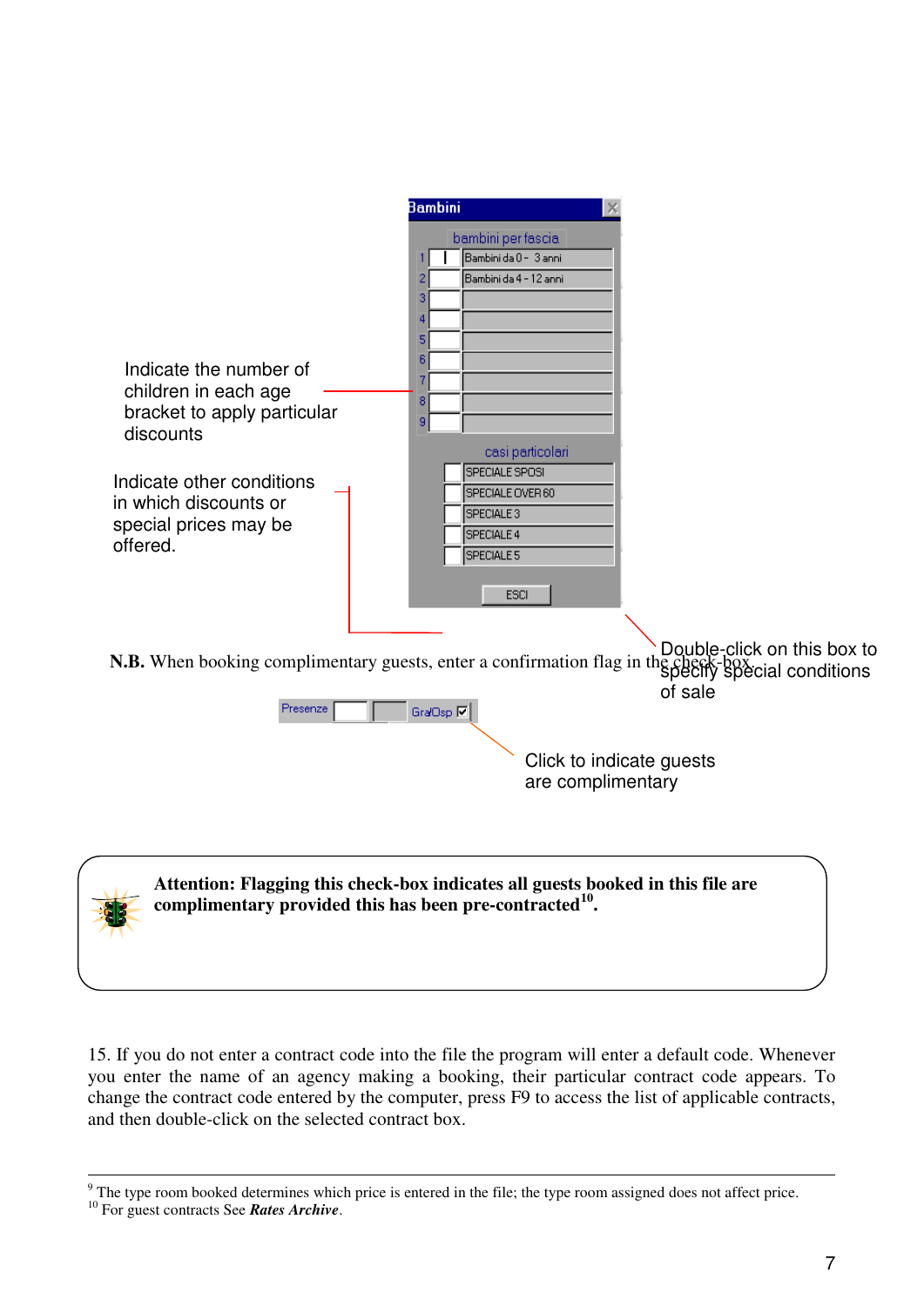| <b>Selezione Listino</b> | contratto trattamento | tipo     | personalizzato | prezzo base allotment |                 |
|--------------------------|-----------------------|----------|----------------|-----------------------|-----------------|
| <b>NEW</b>               | BB                    | camera   |                | 350,000               |                 |
| <b>RAC</b>               | IBB                   | camera   |                | 50,000                |                 |
| <b>RACK</b>              | IBB                   | camera   |                | 1,500,000             |                 |
| <b>EST</b>               | Івв                   | camera   |                | 2,000,000             |                 |
| <b>OBO</b>               | Івв                   | camera   |                | 250,000               |                 |
| ANNA                     | <b>IBB</b>            | presenza |                | 67,000                |                 |
| <b>TUTTI</b>             | PERSONALI             |          | PREZZO         | <b>ESCI</b>           | <b>CONFERMA</b> |

Where there is an existing contract, the program shows the allotments permitted for the booking

Click *All* to display a list of applicable contracts.

Click *Personal* to display booking options permitted by an agency's existing booking contract

> Click *Price* to see the cost of the booking entered in the file



**Attention: The application of the contract depends on the value entered in the following fields:**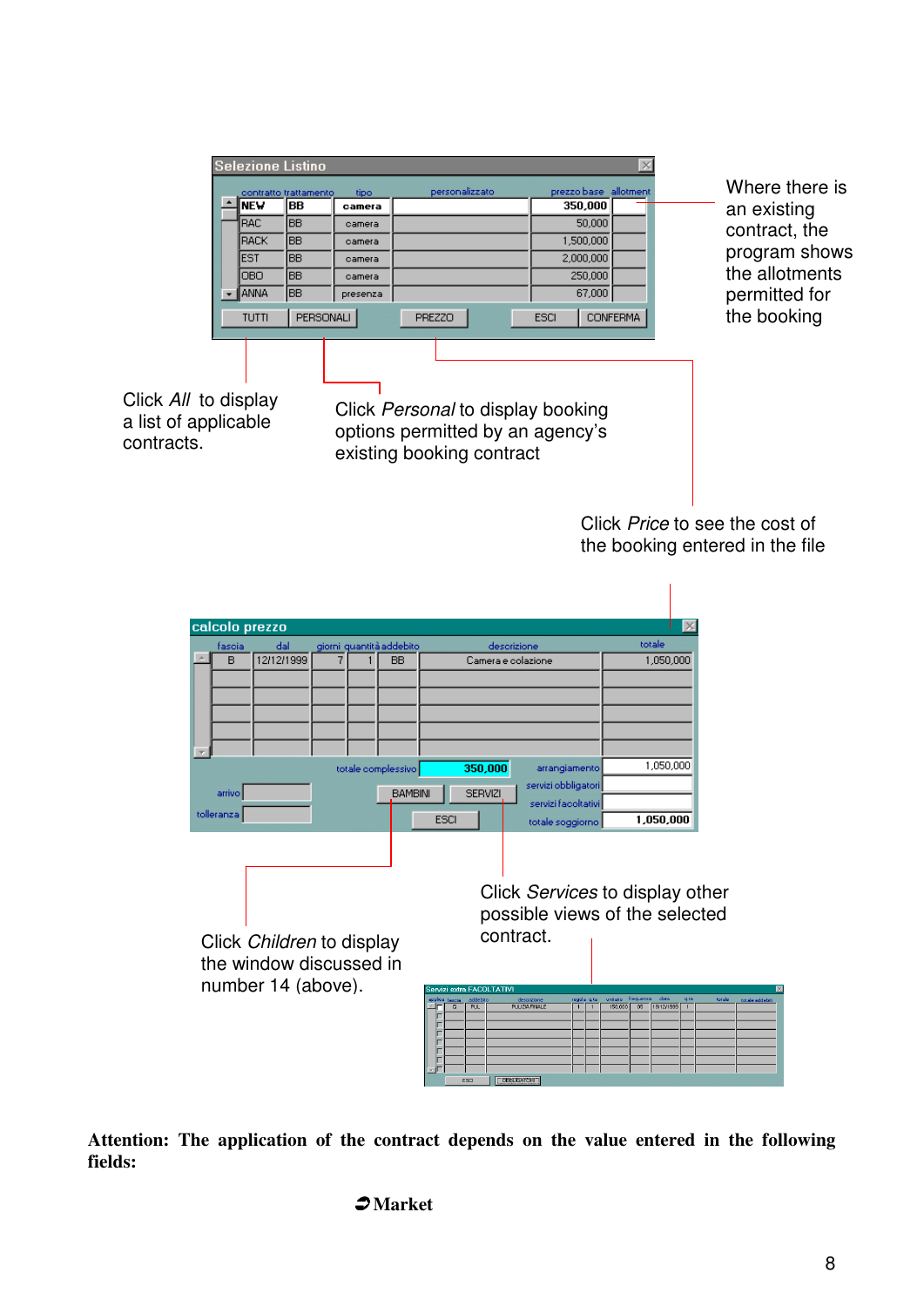- **Departure Date and Arrival Date** - **Number of guests** - **Type of Room** - **Hotel Meal Plan**

**If you attempt to enter a value in this field which does not comply with an existing contract, the program will display this error message:**



### **Verify 11 and possibly correct the data in the contract to be able to continue the booking procedure.**

16. If you do not enter a designation code for a hotel meal plan, the program enters a default response. When booking agency guests, their contracted hotel plan will be entered automatically<sup>12</sup>. If you need to change a guest's meal plan, press F9 to display the list of possible entries.

17. The *Price* field is updated automatically by the program based on the contract and hotel plan you enter.

**N.B.** Double-click the *Price* field to see the basis the system is using to calculate price.

| calcolo prezzo |            |  |                          |             |                    |                     | $\times$  |
|----------------|------------|--|--------------------------|-------------|--------------------|---------------------|-----------|
| fascia         | dal        |  | giorni quantità addebito |             |                    | descrizione         | totale    |
| B              | 12/12/1999 |  | <b>BB</b>                |             | Camera e colazione |                     | 1,050,000 |
|                |            |  |                          |             |                    |                     |           |
|                |            |  |                          |             |                    |                     |           |
|                |            |  |                          |             |                    |                     |           |
|                |            |  |                          |             |                    |                     |           |
|                |            |  |                          |             |                    |                     |           |
|                |            |  | totale complessivo       |             | 350,000            | arrangiamento       | 1,050,000 |
|                |            |  |                          |             |                    | servizi obbligatori |           |
| arrivo         |            |  | <b>BAMBINI</b>           |             | <b>SERVIZI</b>     | servizi facoltativi |           |
| tolleranzal    |            |  |                          | <b>ESCI</b> |                    | totale soggiorno    | 1,050,000 |

Open the Booking window to modify a price that was automatically inserted by the system. In the fields marked Price or Discount, you can enter any price modifications.

#### **Attention: To enter a price which is different from the amount defined by a contract, you must first cancel the value assigned in the** *Contract* **field before entering a value in the** *Price* **field.**

<sup>11</sup> See *Contracts*

<sup>12</sup> See *Archives*, *Firms*, *Client Index*, *Guarantee* file.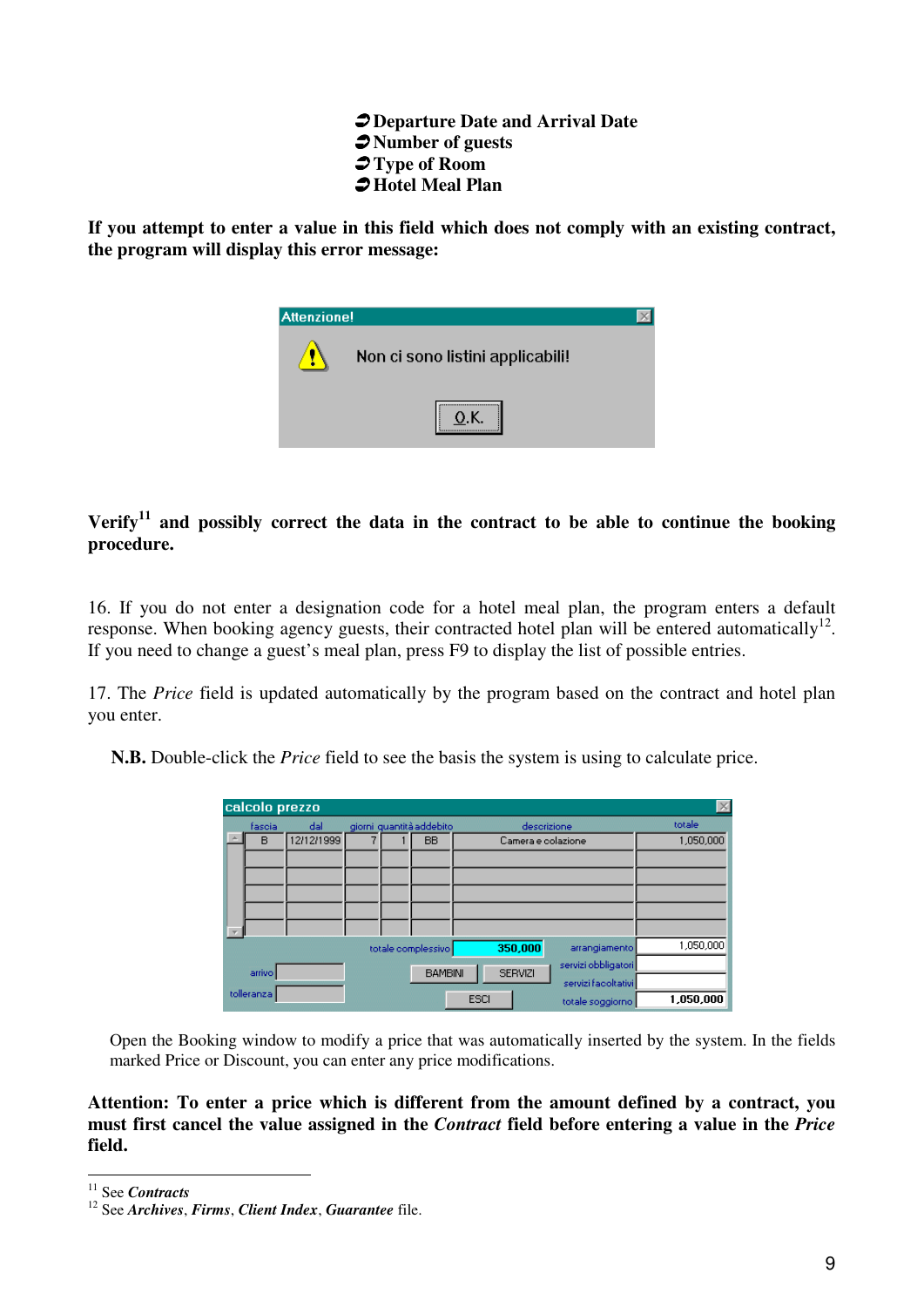18. Enter any possible *Discount* that may apply to the file.

#### **18.1 Applying fixed value discounts**

The value defined in the *Discount* field must be entered as a positive number following the standard price indicated by the booking: If the price list gives a per person discount, the price entered in the discount field will indicate discount per person. If the price list gives a per room discount, enter the amount to be subtracted from the room price. The discount entered this way will be applied automatically when the charge is debited, therefore it *WILL NOT appear on guest's bill*.



Enter an absolute value here and the program will apply the discount on the day it is debited

#### **18.2 Applying percentage discounts**

When a percentage discount is entered, the program will not apply this on a daily basis, but will debit 100% of any charges to the guest's file. Only during check-out will the discount be calculated and the guest's bill subsequently reduced. The discount percentage indicated will be applied to all items appearing on the guest's account, unless the operator at check-out indicates differently. A discount applied in this way appears on the guest's bill itemized by commodity groups: hotel plan discount, restaurant discount, bar discount, etc. if these commodities have been defined during software installation.



### **18.3 Applying prearranged discount agreements (optional function activated by GP Dati personnel)**



Click through the menu choices: Various  $\rightarrow$  Other  $\rightarrow$  Managing discounts, to display the following window

> 10 When defining a discount agreement, you can detail percentage discounts for any, or all hotel commodities. In the commodity boxes, enter the same or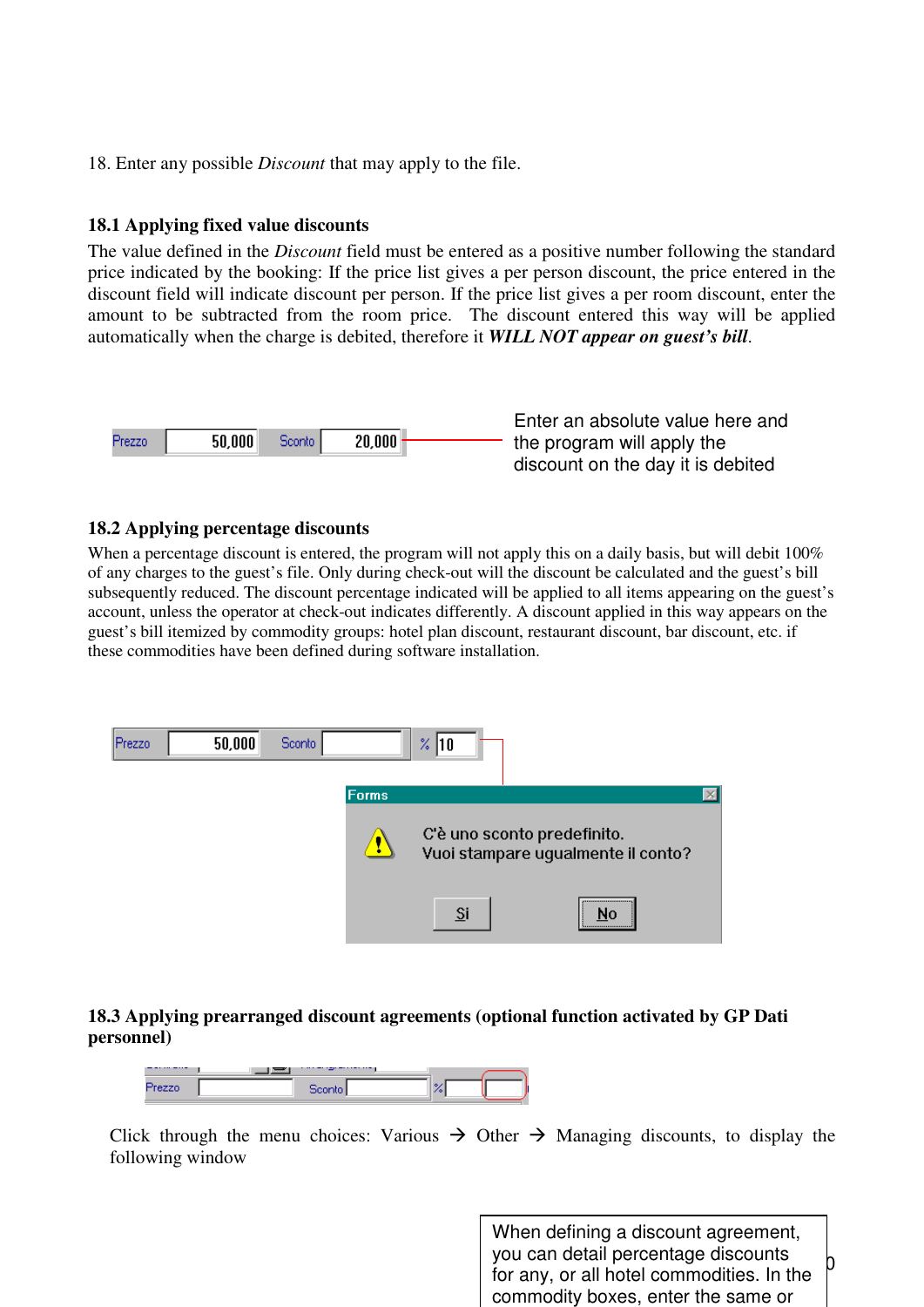| <b>Tipo Sconti</b> |   |                                                                 |        |
|--------------------|---|-----------------------------------------------------------------|--------|
|                    |   | 10% su arrangiamento e 5% ristorante/bar<br><b>Tipo ScontoL</b> |        |
|                    |   | Merceologico                                                    | Sconto |
|                    | А | Arrangiamento                                                   | 10     |
|                    | R | Ristorazione individuale (scontabile)                           | 5      |
|                    | Ć | Ristorazione volume (scontabile)                                | 5      |
|                    | B | Bar                                                             | 5      |
|                    |   |                                                                 |        |
|                    |   |                                                                 |        |
|                    |   |                                                                 |        |
|                    |   |                                                                 |        |
|                    |   |                                                                 |        |
|                    |   |                                                                 |        |
|                    |   |                                                                 |        |

In the example above, the computer at the time of check-out, will give these guests, (as per prearranged discount agreement) a 10% discount on their hotel plan charges, and a 5% discount on all bar and restaurant (individual or volume) charges on their bill.

> The difference between the discount agreement and the percentage discount discussed in 18.2 above is:

- $\Rightarrow$  A percentage discount is applied to a commodity group at the time of check-out. When applying a 10% discount to a B&B charge, the guest's printed bill will read "Hotel Plan Discount *10%"* and specify the amount discounted
- $\Rightarrow$  A discount agreement is a pre-arranged discount applied to each single charge of the commodity group. When applying a 10% discount to a B&B charge, the guest's printed bill will read: *"Discount Hotel Plan 10%"* and specify the amount discounted

After a discount agreement has been defined, you can proceed as follows:

- a) Link the discount agreement file to the basic information file of the agency/firm and/or to individual guest files so that all booking charges will automatically be updated in all applicable linked files.
	- $\Rightarrow$  %(check procedure)To link a discount agreement to the *Agency/Firm Index*: Select Client Index  $\rightarrow$  Agency/Firm Index  $\rightarrow$  Various folder  $\rightarrow$  Indicate in the *Type Discount* field the code of the discount agreement you wish to apply
	- $\Rightarrow$  To link a discount agreement to the *Guest Index*: Select Client Index  $\rightarrow$  Guarantee folder  $\rightarrow$  Indicate in the *Type Discount* the code of the discount agreement you wish to apply.

At the time you insert a booking, an "L," indicating a link exists between the discount agreement and basic information files, will appear in the appropriate field.

| ┎<br>$-70 -$ |  | nnl |  |
|--------------|--|-----|--|
|              |  |     |  |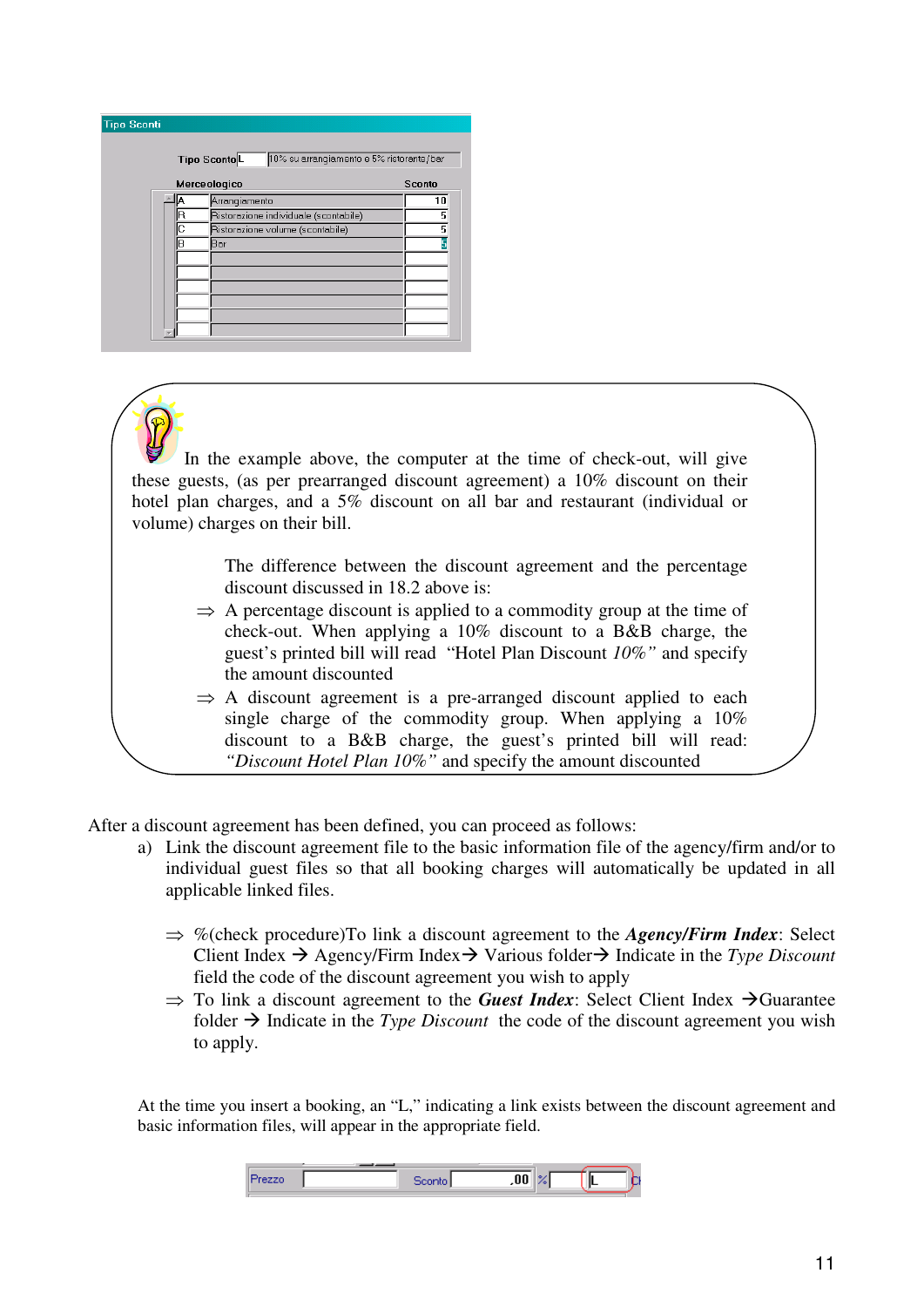- b) Link the discount agreement to a corresponding booking at the time of entering that booking. While on the discount field, press F9 and a list of prearranged discount agreements will appear from which you can designate.
- c) Insert the guest's name. If you wish at this time to include the names of party members, click the arrow on the right to call up the second window.

| Cliente | IVANI CARLO                 |                                       |                                                                    |
|---------|-----------------------------|---------------------------------------|--------------------------------------------------------------------|
|         |                             |                                       | Click on this arrow to enter<br>party members into<br>window below |
|         | <b>S</b> Presenze in Camera |                                       | ×                                                                  |
|         | Acc                         |                                       |                                                                    |
|         | Cliente                     | Arrivo                                | Partenza B. Int. Sta.                                              |
|         | <b>VELVALSON</b>            | 11/10/2001                            | ⊡<br>Check-in                                                      |
|         | MEROTTI                     | 17/11/2001 10/12/2001                 | ПF<br>Intesta                                                      |
|         |                             |                                       | $\Box$<br>Sposta                                                   |
|         |                             |                                       | ГΓ                                                                 |
|         |                             |                                       | FГ                                                                 |
|         |                             |                                       | гг<br>Partenza<br>Ric Accomp                                       |
|         |                             |                                       | г<br>ГΓ                                                            |
|         |                             |                                       |                                                                    |
|         | Nuovo Arrivo<br>Cancella    | Schedina P.S.<br>Anagrafica<br>Stampa | Esci                                                               |

- a. *Arrival date:* entered automatically during check-in
- b. *Departure date:* when booking a room in which all guests are expected to arrive on the same day and leave on the same day, the date contained in this box will correspond to the departure date in the booking check-in window. If the number of guests within the booked room will change during the stay (as members of the booking party arrive or leave on different days), these individual dates can be entered at this time. Any dates entered in this window must fall within the stay period indicated in the original booking.
- c. A flag in the column marked *C* indicates a child
- d. *Hol* a flag here indicates the name of the file holder (billing guest)
- e. *Pr* a flag here indicates that the registration form has been printed
- f. Click *check-in:* when a party member (additional person in the room) is checking into a room already occupied, this will facilitate check-in
- g. Click *Holder* to reallocate billing responsibility from one guest to another
- h. Click *Transfer* to reassign a party member from one room into another room. It is not possible to move the holder, you must first designate a new holder for the room
- i. Click *Departure* to initiate check-out for any of the party members. It is not possible to check-out the room's holder without designating another party member as new holder
- j. Click *Rec. PM* to print a receipt for an individual party member checking out
- k. Click *New Arrival* to add a person to an occupied room during check-in.
- l. Click *Cancel* to cancel the stay of an individual party member (this function cannot be used after the expected arrival date)
- m. Click *Client Index* to access the data file containing all client information
- n. Click *Reg. Form* allows you to enter registration data PS
- o. Click *Print* to print
- p. Click *Exit* to close the window